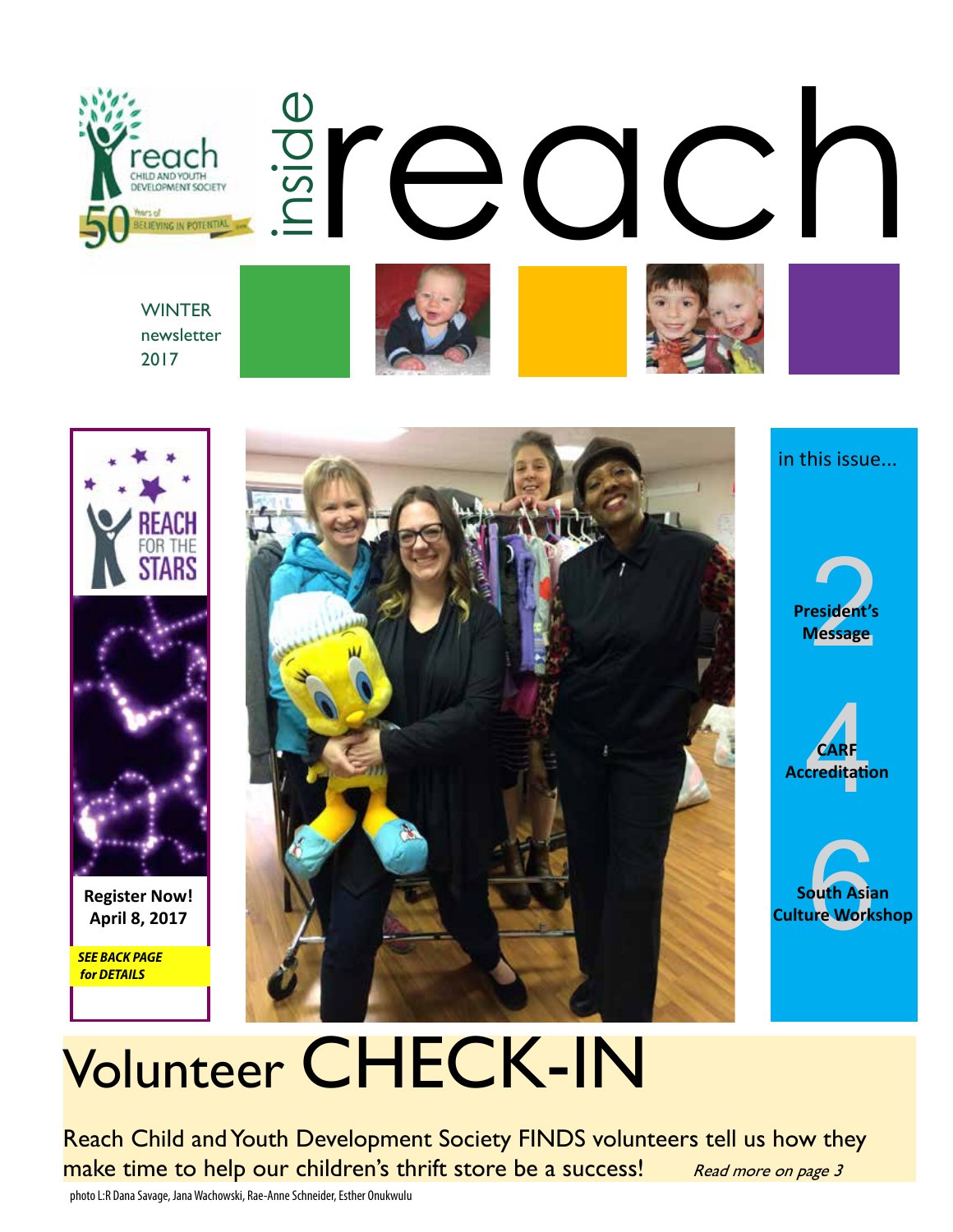## **inside reach**

is published quarterly and is distributed free of charge to the membership of Reach Child and Youth Development Society. If you would like to subscribe or unsubscribe call 604-946-6622 ext. 0 or email info@reachdevelopment.org and write "newsletter" as subject line.

Submissions are welcome. Children's writing or artwork is welcome. Please include your contact information with your submission. Submissions can be emailed to alisonm@reachchild.org with "newsletter" in the subject line, faxed to 604-946- 6622 (please do not fax artwork), mailed or dropped off at the front desk. For more information about the "inside reach" newsletter please call 604-946-6622 ext.337.



#3 - 3800 72nd Street Delta B.C. V4L 1G9 604-946-6622 Fax: 604-946-6223 info@reachchild.org www.reachdevelopment.org

#### **Reach Play and Learn Centre**

11415 84th Avenue North Delta, BC V4C 2L9 604-501-1502 Fax: 604-501-1359

### **Message from the President**



My day job is working for Delta's Member of Parliament, Carla Qualtrough, Minister of Sport and Persons with Disabilities. This opportunity has allowed me to gain deeper awareness into the barriers that persons with disabili-

ties face and insight on how the new accessibility legislation, that is being worked on, will help improve their lives of the almost 15% of Canadians who have disabilities, allowing them to have access to better jobs and housing, and access to more services. The new law will transform the way accessibility is addressed.

Currently human rights legislation protects Canadians but a person has to be discriminated against before the protection of human rights legislation comes into effect, and the person who has endured the discrimination has the burden of proving that they have been discriminated against.

The public consultations have been going on since July 2016 and will wrap up in February 2017. Minister Qualtrough has been hearing directly from people with disabilities telling of the barriers that are preventing them from fully participating

and contributing to our society, and how they would like to see the barriers broken down. The barriers are often physical but also attitudinal.

The new accessibility legislation will transform how the federal government addresses accessibility by being proactive. It will create standards for employers, service providers, and businesses under federal jurisdiction that will break down barriers for persons with disabilities.

Those of us at Reach know that employers who already hire persons with disabilities see reduced absenteeism, turnover, and improved productivity. We understand that business owners who have accessible businesses and services for people with disabilities in place already, are attracting more customers — people with disabilities, their families and friends. It's unfortunate that each and every business in Canada doesn't have this inclusive mindset. The new law will change that and our society will be more inclusive.

To participate in the consultation please go to: www.canada.ca/accessible-canada

On behalf of the Reach Society Board of Directors,

*Donna Burke President*

#### **2016/2017 Board of Directors**

#### **Reach Child and Youth Development Society :**

Donna Burke, President; Tom Siba, Treasurer; Marcia McCafferty, Director; Phyllis With, Director; Karen Ostrom, Director; Lynn Haley, Director; Guillermo Bustos, Director; Shirley-Ann Reid, Director; Carmel Beckman, Director

#### **Reach Child and Youth Charitable Foundation:**

Denis Horgan , Chair; Tom Siba, Treasurer; Agnes Douglas, Director; Valerie Bartlett, Director; Katherine Bamford, Director; Tanya Corbet, Director; Bob Mann, Director; Denis Horgan, Director; Jeff Scott, Director; Ryan Thomas, Director; Ulf Ottho, Director;Ryan Ormerod, Director





Like, follow, look and watch. There are lots of ways to connect to Reach. Visit us at www.reachdevelopment.org to link to all of our social media.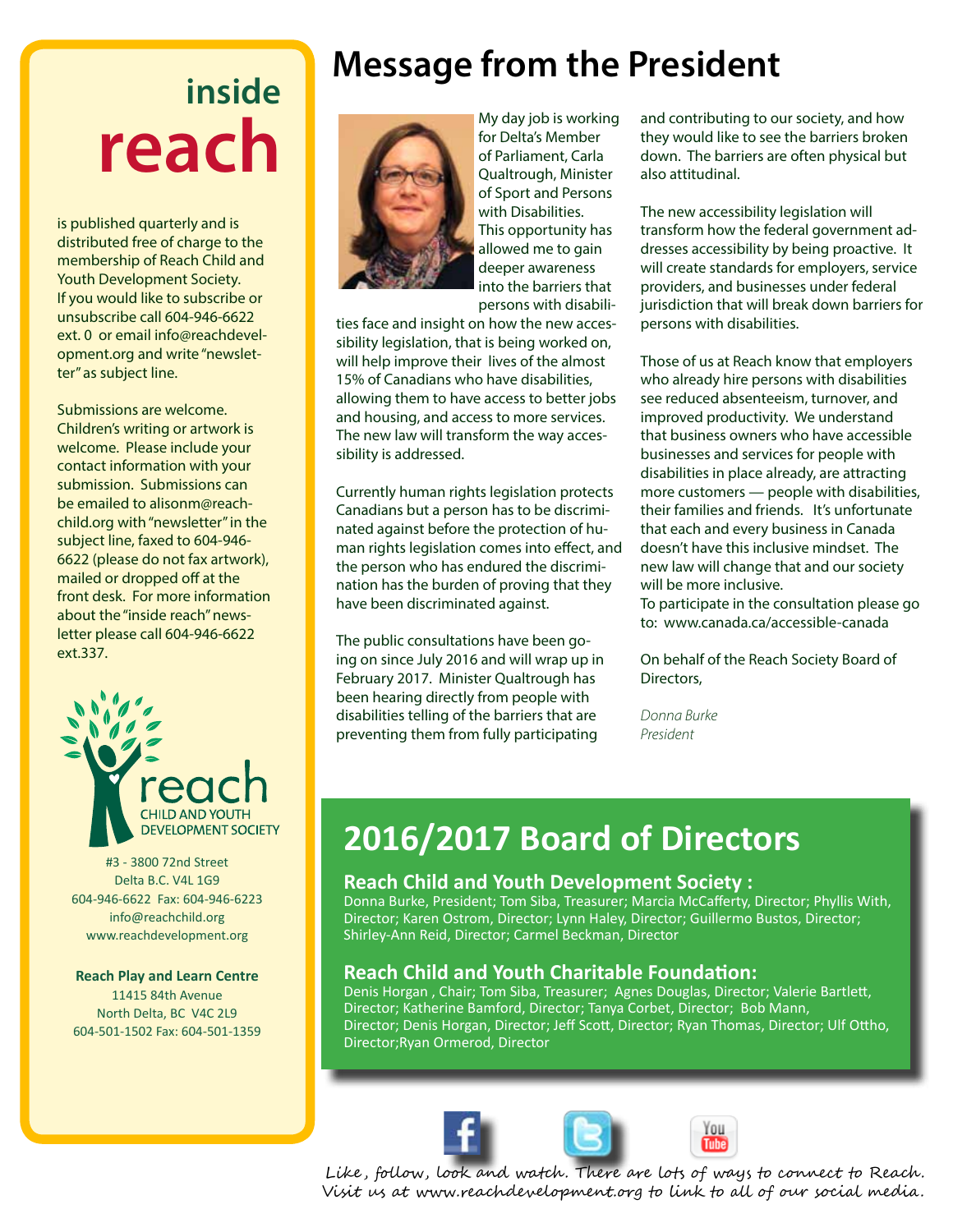## **Volunteer Check-In***...from the front page*

Helping others also helps you. The statistics support improved mental health, communication skills, interpersonal skills and job-related skills all being benefits of volunteering. Canadian Mental Health Association reports that volunteers often enjoy a sense of belonging and accomplishment that helps with mood. Volunteering can also be a stress reliever and perhaps even lower blood pressure! For those looking for work experience, 79% of volunteers report increased understanding of others through their activities and 68% report communication skill improvement.

Reach Society talked to our FINDS children's thrift store sorting volunteers to find out why they help and how they find the time:

Esther Onukwulu - "I'm retired, so I have lots of time to volunteer and I like to give back to the community"

Jana Wachowski - "My daughter's in school now so it's easy for me to be here sorting. Love to support a great cause: the help Reach gives to children with special needs

is worth supporting. FINDS children's thrift store fills a need in the community."

Dana Savage – "I'm passionate about thrifting and so it's a natural place to help out and my efforts feel very much appreciated here. I like to give back and to socialize and I get to do both here and I don't work in the day so I can be here when my youngest is in preschool."

Volunteering is pivotal to the success of non-profit organizations. As federal spending on social programs declines, charities do more. In fact, non-profits contributed 8.1% of Canadian GDP in 2008. Volunteering with non-profits makes it possible to provide more services to your community.

Volunteer store manager Marcia McCafferty is enthusiastic about welcoming new volunteers to FINDS. If you know someone who would like to join the FINDS family, email volunteer@reachchild.org or call 604-946-6622 ext. 328

#### Remembering Norman...

We sadly report the passing of volunteer Reach Foundation Director Norman Stark on December 14th, 2016. He was a generous man and a community leader whose genuine satisfaction came from helping, supporting and encouraging others. Norman had a lasting impact on Reach and he was instrumental to the success of our capital campaign

and in doing so he helped create the foundation that will help generations of children to come. Norman guided us and taught us, inspired us and lead by example



and with integrity. In honour of his work with us, Norman's family kindly requested that donations be sent to Reach Foundation in lieu of flowers. Since Norman's passing, we have received in excess of \$12,000 in his memory.

### **Over the holidays...**



Reach inclusive Preschool North Delta children (left) made ornaments to decorate the Reach Society tree that was part of a holiday display at North Delta Recreation Centre. Altruistically minded staff at Atlantis Day Spa in Tsawassen (below right )

asked clients to bring in toys for Reach program children or to make a donation towards toys or groceries. Many program families benefited including a single father who was the recipient of a Save-On gift cards from funds raised. Karen Field shared his reaction: " He said it was beyond awesome," she recounts, "he had 50 cents to his name and he didn't know how he was going to manage."

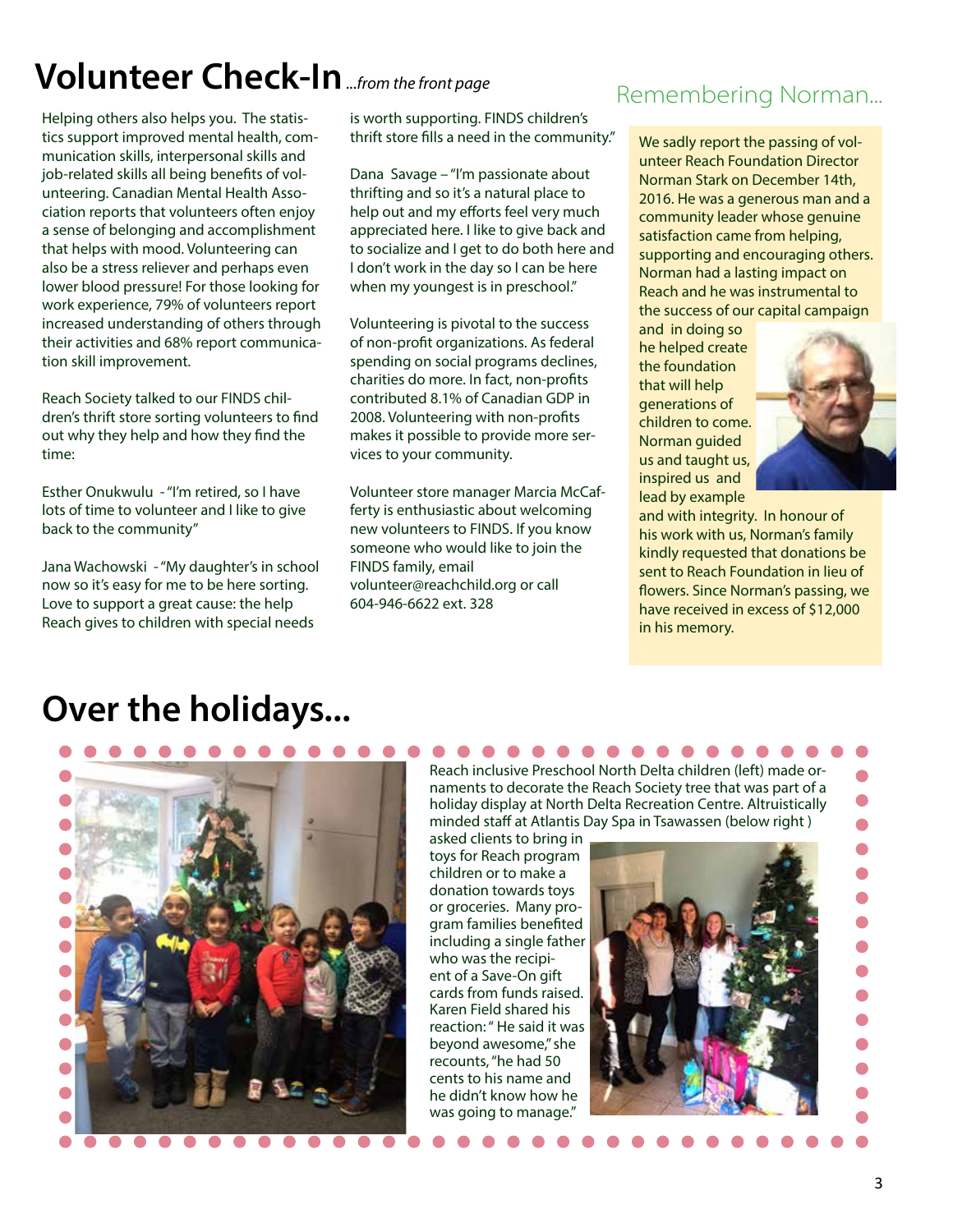#### **Holiday Wrap-Up!**

#### Young Donors Give Back Gift of Speech Campaign



DELTA, BC (January 5, 2017) – Amelia and Elise Wade visited Reach to donate some of the Christmas gifts that they had recieved to our program families.

Mom Natalie, reports that Amelia got interested in helping others when she took part in ME to WE in Grade 4. Staff member Rae-Anne displays the awesome gifts that the girls brought in for other children to enjoy. Thank you both!





Thank you to all of our generous donors who supported the Gift of Speech holiday campaign throughout December 2016! The results are in: we raised \$13,700 with the help of our young spokesperson Lucas Dickens. Lucas, mom Amanda and dad Preston kindly allowed us to come in and film during speech therapy in order to spread awareness.

#### **CARF Surveys Reach**

Every three years, Reach Society has an external audit with the Commission on Accreditation of Rehabilitation Facilities Standards (CARF) . Two surveyors from CARF visited our programs and spoke to families, staff, board members and stakeholders about their experience and involvement with Reach.

The surveyors also reviewed over 800 standards against Reach's policies, procedures and practices to ensure our organization is performing in conformance with these high standards.

We have now received the CARF 2017 Survey Report for Reach Child and Youth Development Society and are thrilled with the results! Reach earned the highest possible outcome - a three year accreditation award with a total of only two recommendations noted!! The CARF 2017 Survey Report is also on our Reach Website www.reachdevelopment.org, under the heading - About Reach.

Some quotes from the survey: "Reach Child and Youth Development Society (RCYDS) has recruited and retained many long-tenured and talented staff members who are enthused and excited about their work. It was clear that the staff members are well-trained and make a difference in the clients' lives. "



CARF Surveyors Jeanne Marshall and Marge Watson pictured with Renie D'Aquila, Reach Society ED and Elysa Philip, Reach Quality Improvement Coordinator.

"RCYDS is recognized for offering a wide array of outstanding programs for clients with disabilities."

"The families interviewed during the survey were full of emotion as they praised services from RCYDS."

"RCYDS is a highly performing and dynamic organization that is strongly complimented by stakeholders for its progressive attitude, its willingness to always be at the table in collaborative mode and for being seen as a leader in the field."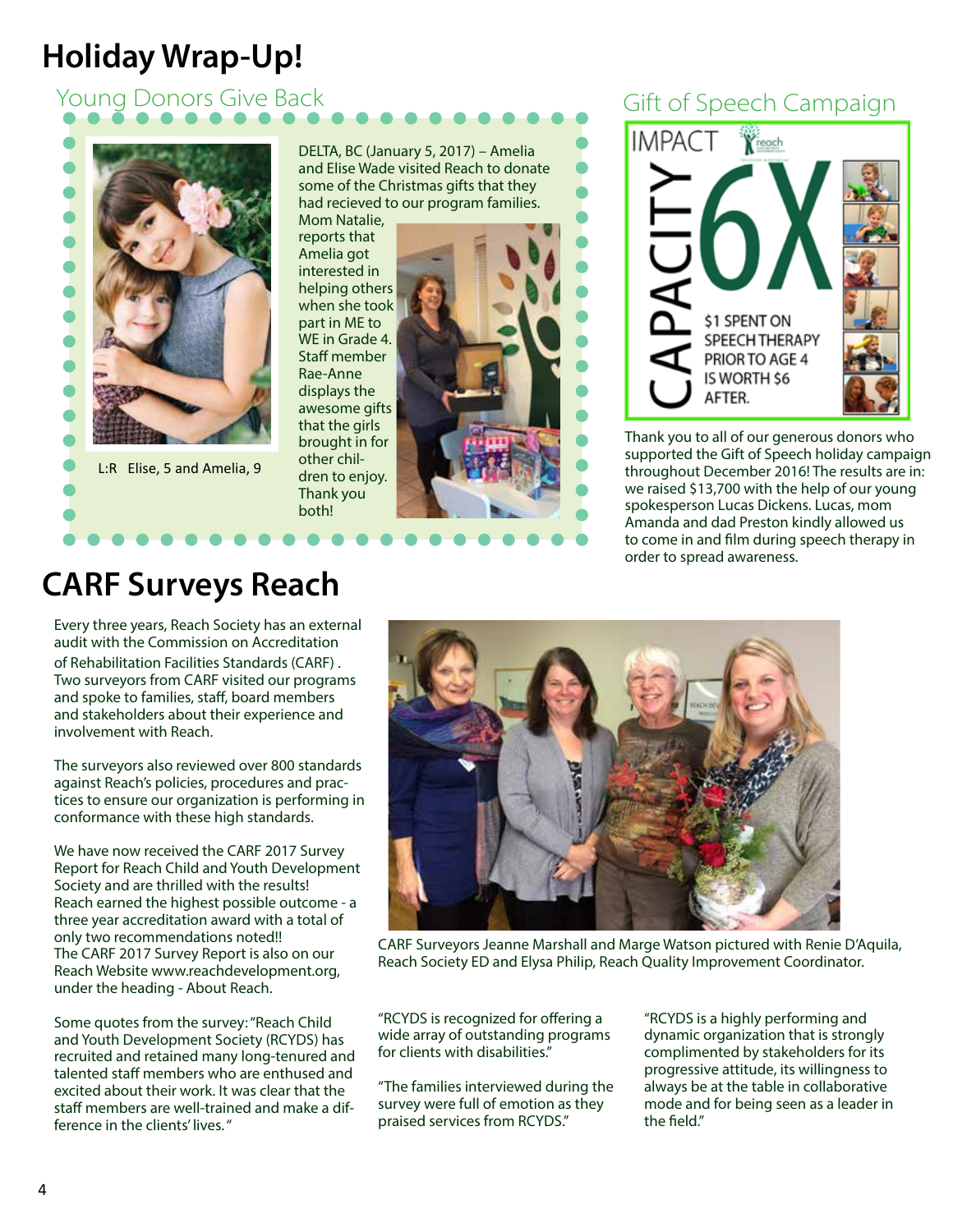

#### Help us stay GERM-free this winter!

We're in the depths of cold and flu season! Please keep your child home for a snuggle day if they're not well. It's hard for them to enjoy Reach programming if they're feeling ill. Keep Reach the safe and healthy environment that we work

so hard to provide for you. Help us to avoid the serious issue of infecting other children who have compromised immune systems.

Acute colds with runny nose and cough, sore throats, vomiting, diarrhea, infections and severe itching are all reasons to stay home. We'll see you when their temperature, well-being and energy are normal again.

### **Wishing you well Sherrie!**



Jan. 26,2017 - Reach staff gathered to wish Sherrie well just before she heads away for a year to help children in India and Africa. Sherrie Jamieson has been our Manager of Early Intervention Services for many years. While she is gone, Leora Shipley and Cori Childers will head up the Infant Development Program; Sheena Kirkland will manage Reach Therapies and Rachel Chernoff will be the lead for Supported Child Development and Aboriginal Supported Child Development. L:R Kurtis Reid, Pam Morrison, Sherrie Jamieson, Sarah Garnham, Munmeet Parmar





### **Parenting the Vital Connection Workshop** Pam Collins

Reach had the wonderful opportunity to have Nikita Bhatty Avdic facilitate a video course from the Neufeld Institute and discussion group with both some of our staff and an 8 week series for families. Dr Gordon Neufeld developed this three part video course. "Power to Parent series focuses on the child-adult relationship as the context for raising children. Parents and professionals learn how this relationship is meant to develop, what can go wrong, why parents must matter more than peers, how to cultivate a context of connection, how to win back one`s child if need be, and more. Parents and professionals are also introduced to discipline strategies that are attachment-safe and developmentally friendly." The Neufeld Institute. Highlights included:

- o "Relationship" trumps all!
- o Learning how attachment is a drive; a pursuit and preservation of proximity.
- o The six stages of attachment.
- o Defensive Attachment some children are born too sensitive for the world and find themselves very defended. It is as if they put up walls around their heart for protection.
- o Collect before you Direct try to get your child's eyes (ears if eyes are sensitive) , smiles and nods
- o Bridging distances giving the child some thing to hold on to.
- o Inviting children to depend on us.
- o A child needs to feel safe to become or stay deeply attached.
- o Independence cannot be hurried or pushed, nor taught or learned.
- o Shyness protects existing attachments.
- o Children who are not yet capable of mixed feelings will tend to polarize even when strongly attached to both individuals or groups.
- o How the root of anger is frustration how when faced with futility, a child needs to feel the sadness.
- o Counterwill a defensive reaction to perceived coercion.
- o Guidelines for Discipline

#### *Quotes from Parent Participants:*

- "I really felt I could take the info from each week and apply it at home. I told many people about this series."
	- "Every week I learned something valuable."
	- "So many things, how to look at all of my relationships including those with my parents, husband, children, grandparents and so many ideas as to how to deal with them."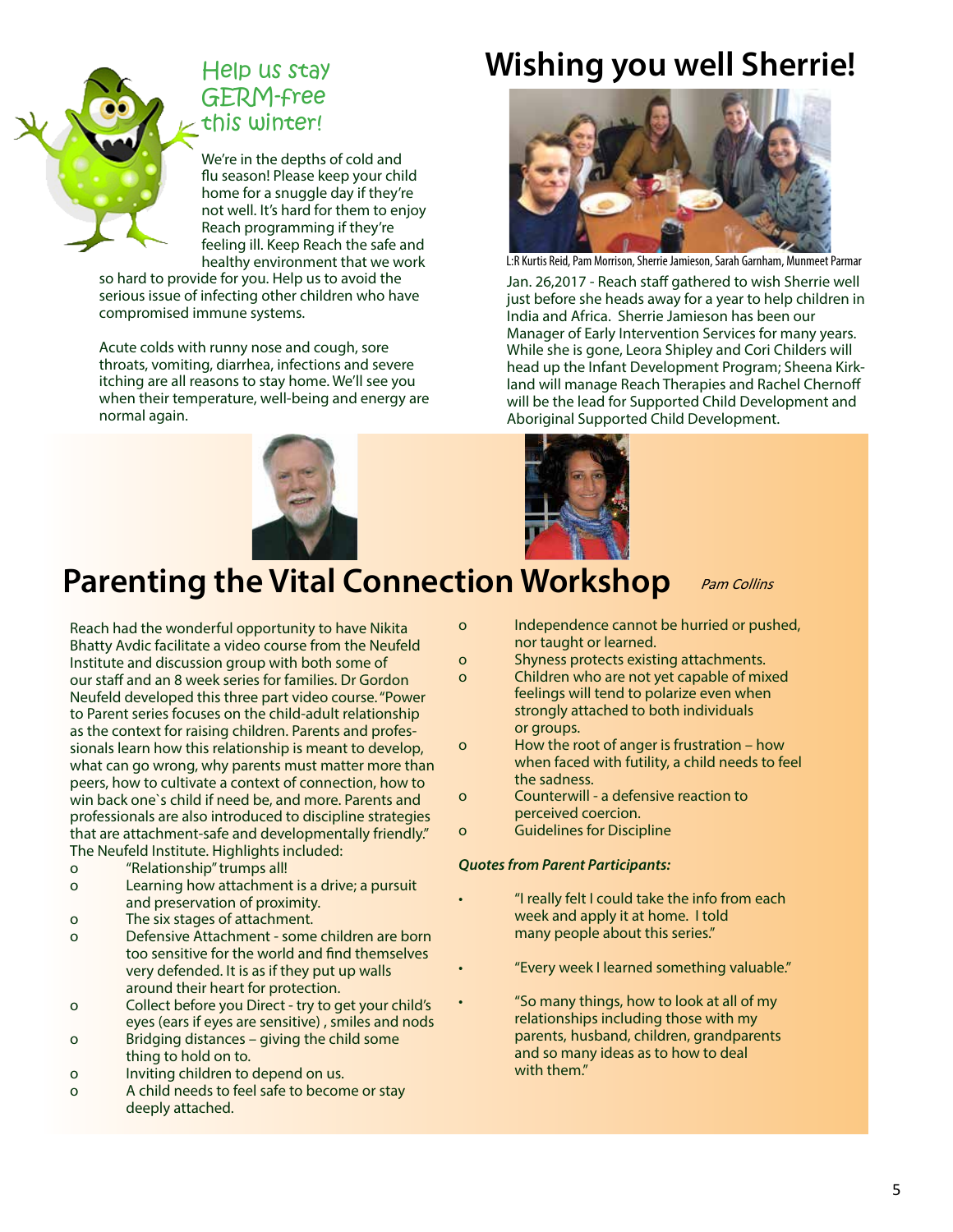#### **Calendar**

Punjabi Speaking Parent Support Group Are you a Punjabi speaking parent of a child with special needs? You are invited to join our parent support group to connect with other parents and enjoy a caring community of support.Strawberry Hill Public Library meeting room 7399 122nd Street Surrey Date & Time: 11:45-1:15 pm Last Thursday of each month. Please call or email to register: Monisha Jassi 604-946-6622 Ext.315 or monishaj@reachchild.org

Mom  $\&$  Tot Meet-Up Thursday mornings 9:30-11:30 am. Come and join other moms and 0-3 year olds at the Early Years Centre in North Delta Recreation Centre, inside the Reach Play & Learn Centre. FREE Drop-in program. Parent attendance required.

Reach Preschool Registration Feb.11, 2017:9-11am. In person, please. at Preschool South: #3-3800 72 St., Ladner & Preschool North: 10921 82 Ave., North Delta. Contact Oshrat for more informatoin. 604-946.6622 ext 308 or ostratz@reachchild.org

New Parent Orientation Last Wednesday of each month, 12:30-2:30 pm at #3-3800 72 St., Ladner. This is a program for parents with a recent ASD child's diagnosis. Contact Pam at 604-946-6622 ext 359 or pamc@reachchild.org

Delta Connex Parent Peer Group Last Wednesday evening of each month at Reach Play & Learn Centre in NDRC, 11415 84 Ave. Last Friday morning of each month at Reach Ladner office 3-3800 72nd St.. Support for parents of ADHD, FASD and other complex behaviours. Contact Robyn for more information 604-946-6622 ext 328 or robynl@reachchild.org

Down Syndrome Support Group March 2nd, April 6th, May 4th and June 1st at 3-3800 72 St., Ladner. FREE. Contact Sarah at 604-946-6622 ext 321 or sarahg@reachchild.org

Tsawwassen Shred-A-Thon Mark your calendars and save your shredding: Saturday April 29! Bring your paper to theReMax Pro Group parking lot at the corner of 12th Avenue and 53A Street. 10 am - 1pm. All proceeds benefit Reach Society.

#### **South Asian Culture Workshop at Reach**

Supported Child Development Consultant Munmeet Parmar and Positive Behavioural Support Consultant Monisha Jassi gave an informative presentation on South Asian Culture to Reach staff and volunteers on January 16th, 2017. Most families that Reach works with in the South Asian community speak

Punjabi. Everyone in attendance learned how to say hello in Punjabi and were advised that greeting families with either "Sat Sri Akaal" or "Namaste" is likely receive a warm reception!

During the lively and accessible presentation, Munmeet and Monisha answered questions and provided Indian food specialties to sample including the most delicious samosas, chai tea, doughnuts and fudge. The presenters outlined religious holidays important in the South Asian community. Diwali, observed Oct.18 in 2017, is a festival celebrating the victory of light over darkness



photo L:R Munmeet Parmar, Monisha Jassi

stemming from the Hindu faith. Vaisakhi is observed April 13 or 14 and marks the birth of the Sikh faith. It is a harvest festival celebrated in the Punjab region in India but also celebrated by many Punjabi people in Canada through large annual parades, live performances, rides, music and free food stalls which is

open to all cultures from the general public. Instilling awareness about the length of wedding and funeral observance helps therapists to be sensitive to scheduling issues and led the way to cultural advice on home visits. It was noted that extended family

> often are the caregivers during the work week and to providing strategies that they can use is optimal. Modelling behaviour and visuals go a long way when there's a language barrier. Translated hand-outs are available on the Reach database and the Autism Community Training website was recommended: http://www.actcommunity.ca/ information/act-in-punjabi/ Monisha and Munmeet reminded staff several times that traditional or modern cultural beliefs differ family to family.

Building awareness of South Asian culture will help staff give service in a family centred way. One of Reach Society's guiding principles is the recognition that children and youth are best understood and supported in the context of family, culture, community and society.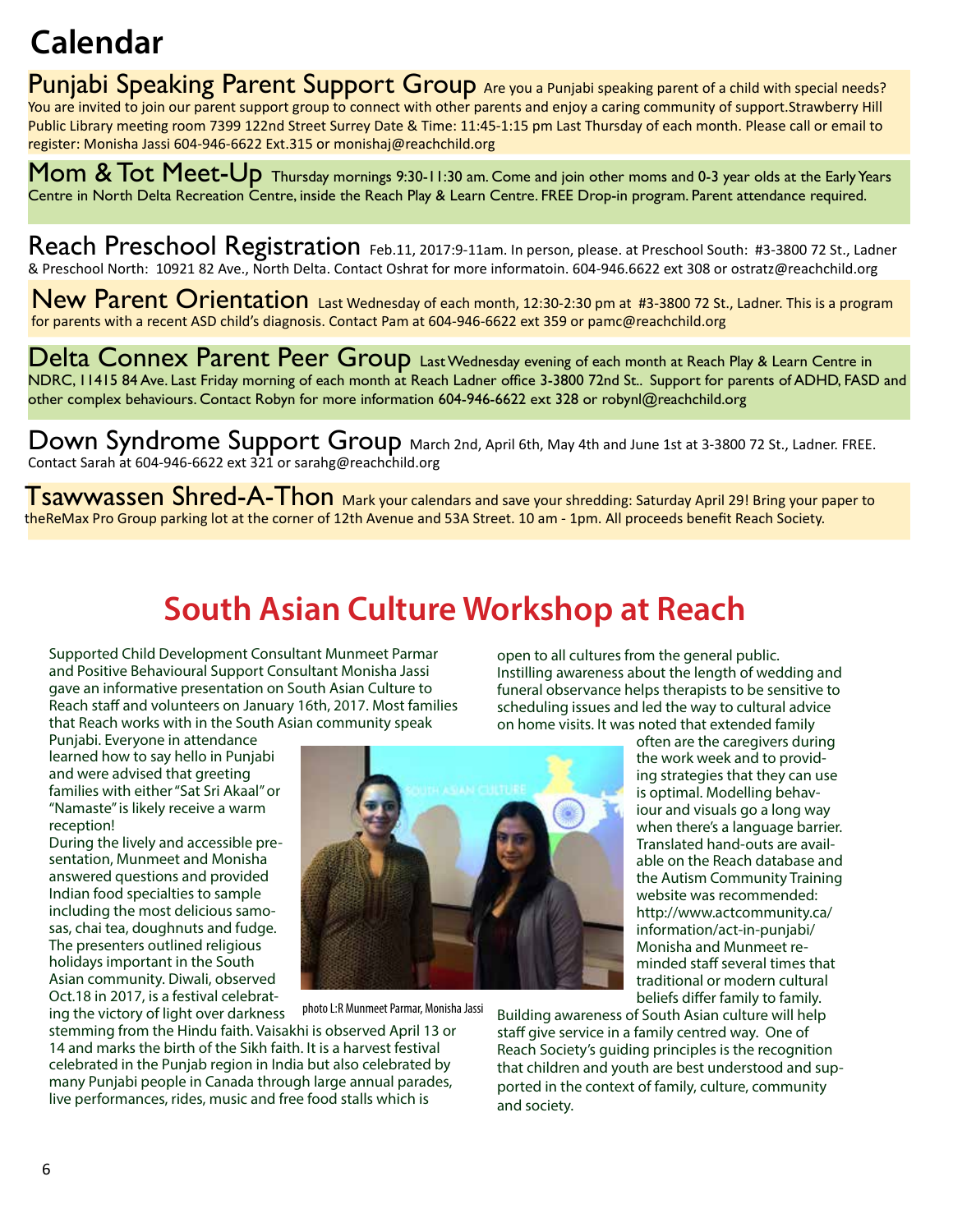### **Health & Safety Report: Cyber-bullying**

In today's digital world, it is getting harder and harder to protect our children from all of the dangers presented on the internet. One danger that is affecting a large proportion of children is Cyberbullying. Cyberbullying can take a direct form, for example if someone posts a mean comment on a social media post, or it can take an indirect form, such as "unfriending" someone on social media, and encouraging others to unfriend them as well. There are many ways that children are bullied online, and it can even get to the point where whole webpages are set up to make fun of and target one individual. This has led to many youth becoming depressed, getting involved with drugs and alcohol, or in extreme cases some contemplate taking their own life.

An excellent source of information regarding this topic can be found at http://www.safekids.com/tips-to-stopcyberbullying/, or http://kidshealth.org/en/parents/cyberbullying.html where there are many tips for both parents and children to learn about things such as sexting, protecting your online identity, and parental controls. The most important thing a parent can do is have continual open and honest conversations with your child/ ren about the usage of the internet, and social media in particular. According to the Kids Health website, one in four children or youth are targets of cyberbullying, and may not feel comfortable reporting this to an adult.

If you think your child is being cyberbullied, here are some things to look out for:

- being emotionally upset during or after us ing the Internet or the phone
- being very secretive or protective of one's digital life
- withdrawal from family members, friends, and activities
- avoiding school or group gatherings
- slipping grades and "acting out" in anger at home
- changes in mood, behavior, sleep, or appetite
- wanting to stop using the computer or cell phone
- being nervous or jumpy when getting an instant message, text, or email
- avoiding discussions about computer or cell phone activities





Delta, BC V4K 3N2 www.reachdevelopment.org/campaign/how-you-can-help

You will receive a charitable tax receipt for the full amount of your donation. For more info: 604-946-6622 ext.0

#### **Building for Children Together Campaign News**



DELTA, BC (Jan.25, 2017) – South Delta Financial Group-Raymond James and ReMax Progroup Realty hosted a shred-a-thon to benefit Reach Foundation in November 2016. Raymond James Foundation matched the proceeds and everyone came for a visit to celebrate!



DELTA, BC (Nov.14, 2016) – Reach Foundation Chair Denis Horgan, Renie D'Aquila, Reach ED and Doug Scott, President of Wales McLelland at the new building site. Wales McLelland, a Reach donor, is constructing Reach's new child development centre scheduled for completion in September 2017 in the heart of Ladner.